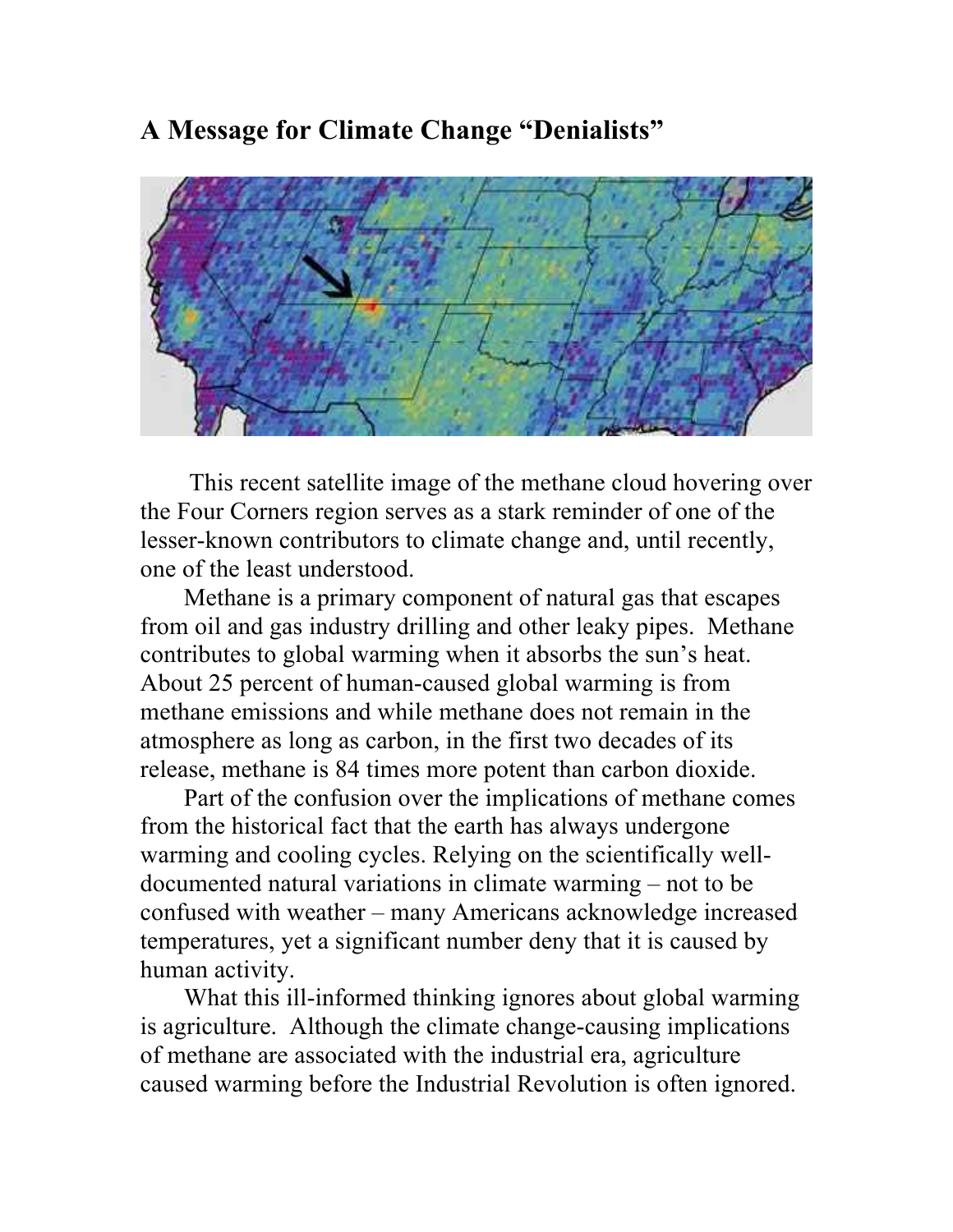Ice cores show that ice ages caused by natural declines in greenhouse gasses have occurred roughly every 10,000 years, but the advent of human agriculture 10,000 years ago changed that. The "(e)arth should have undergone a large natural cooling during the last several thousand years, and (it would have) had it not been for the greenhouse-gas releases from early human activities."

## **Methane** (CH<sub>2</sub>)

 The aspect of climate change seldom mentioned is the preindustrial spike of methane  $(CH<sub>4</sub>)$ . The natural process for producing methane is vegetation growth, death and decay. In addition to the anthropogenic (human-caused) increase of carbon  $(CO<sub>2</sub>)$  that spiked with the Industrial Revolution some 200 years ago, there was a human caused increase in  $CH<sub>4</sub>$  about 5,000 years ago. Until then, methane concentrations in the atmosphere had followed natural variations over the previous hundreds of thousands of years.

 Once the natural sources of this sudden increase of methane were ruled out (the tropical and boreal wetlands) the human cause became apparent. In *Plows, Plagues & Petroleum,* retired professor of Environmental Sciences at the University of Virginia William Ruddiman lays out the details of how humans took control of methane production and concludes "(t)he continued growth in the size of the methane anomaly (5,000 years ago) is consistent with the history of irrigation and population growth in Southeast Asia."

 The planetary transition from the hunting-fishing-gathering lifeway to agriculture originated independently in several regions some 12,000 years ago, permanent settlements fist appeared 10,500 years ago, followed by the domestication of goats, sheep, pigs and cattle 9,500 years ago. This fundamental change to a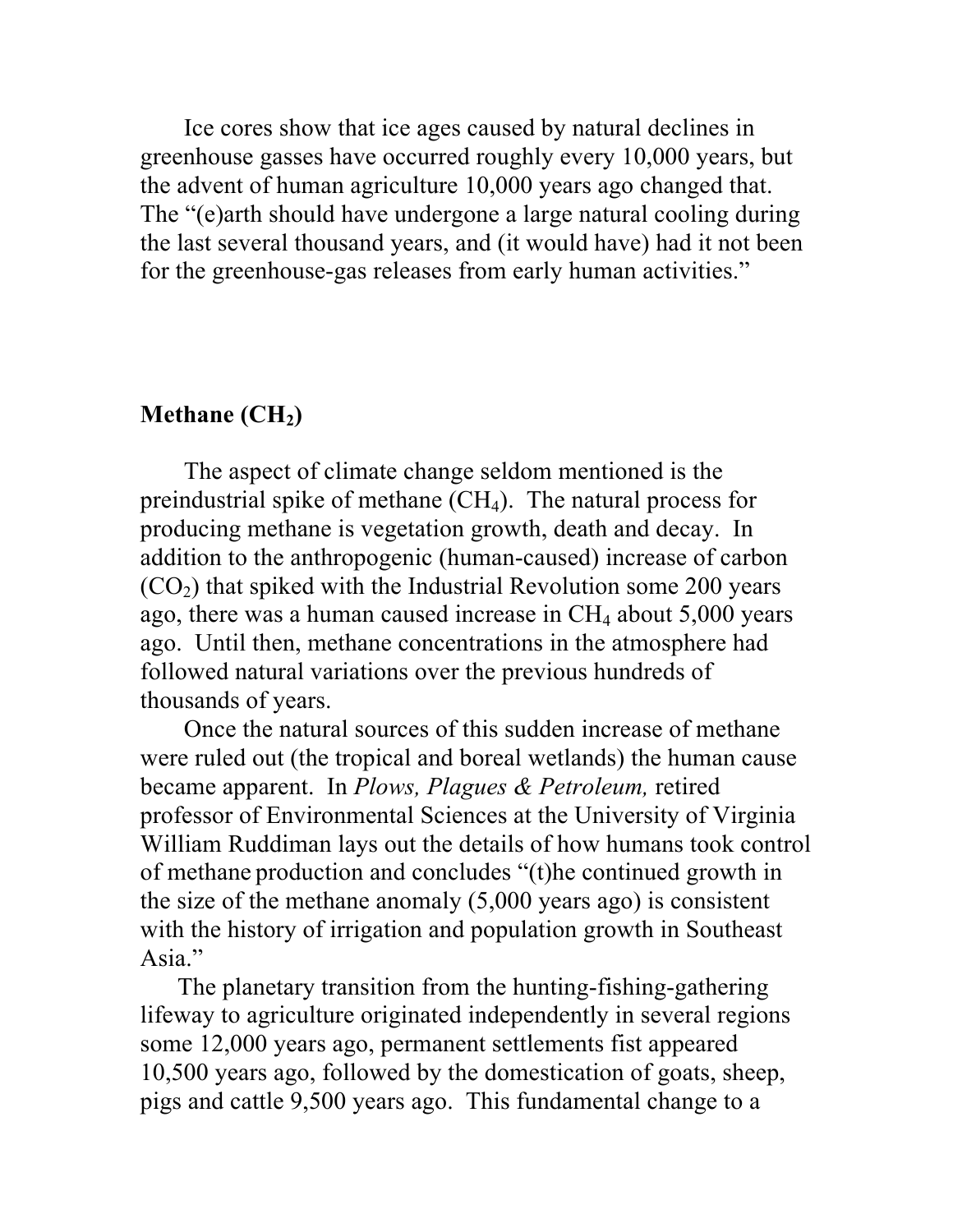place-based way of life dramatically increased human population that eventually led to an abrupt methane uptick or anomaly 5,000 years ago corresponding with the innovation of irrigation-based agriculture.

 The initial, new methane-generating activity was the diversion of river water to irrigate rice, followed by the advent of canals to irrigate croplands as never before. This created artificial wetlands from which the natural process of methane production spiked: vegetation (both rice and weeds) growth, death, drying and decay.

 Irrigation agriculture fostered an increase in the other methane producing activities: livestock emissions (burps, belches and flatulence), biomass burning to clear agricultural fields and human waste. Although an effort to parse precise "blame" among these various activities is like unscrambling an egg, the base cause of this methane spike is the abrupt and rapid expansion of human irrigation-based agriculture and the increase in human population that accompanied it.

## $Carbon (Co<sub>2</sub>)$

 Ruddiman found similar evidence of preindustrial era atmospheric carbon increase attributed to humans, in his words, "taking control" of  $CO<sub>2</sub>$ . Natural variations in methane are controlled mainly by growth and shrinkage of wetlands. It is relatively easy to measure, while the carbon system is far more complex due to the ubiquity of  $CO<sub>2</sub>$ . Carbon exists in almost every part of the climate system: air, vegetation and oceans. Although allocation among causes is again uncertain, the ice core evidence that disclosed the record of methane also held the history of natural  $CO<sub>2</sub>$  cycles, "four major cycles, each marked by a slow erratic drift to lower  $CO<sub>2</sub>$  concentrations, and then rapid shifts to higher values every 100,000 years."

 As with the preindustrial era methane anomaly, human activity had implications for carbon. About 8,000 years ago forest clearing for agriculture caused a slow rise that continued until  $CO<sub>2</sub>$  spiked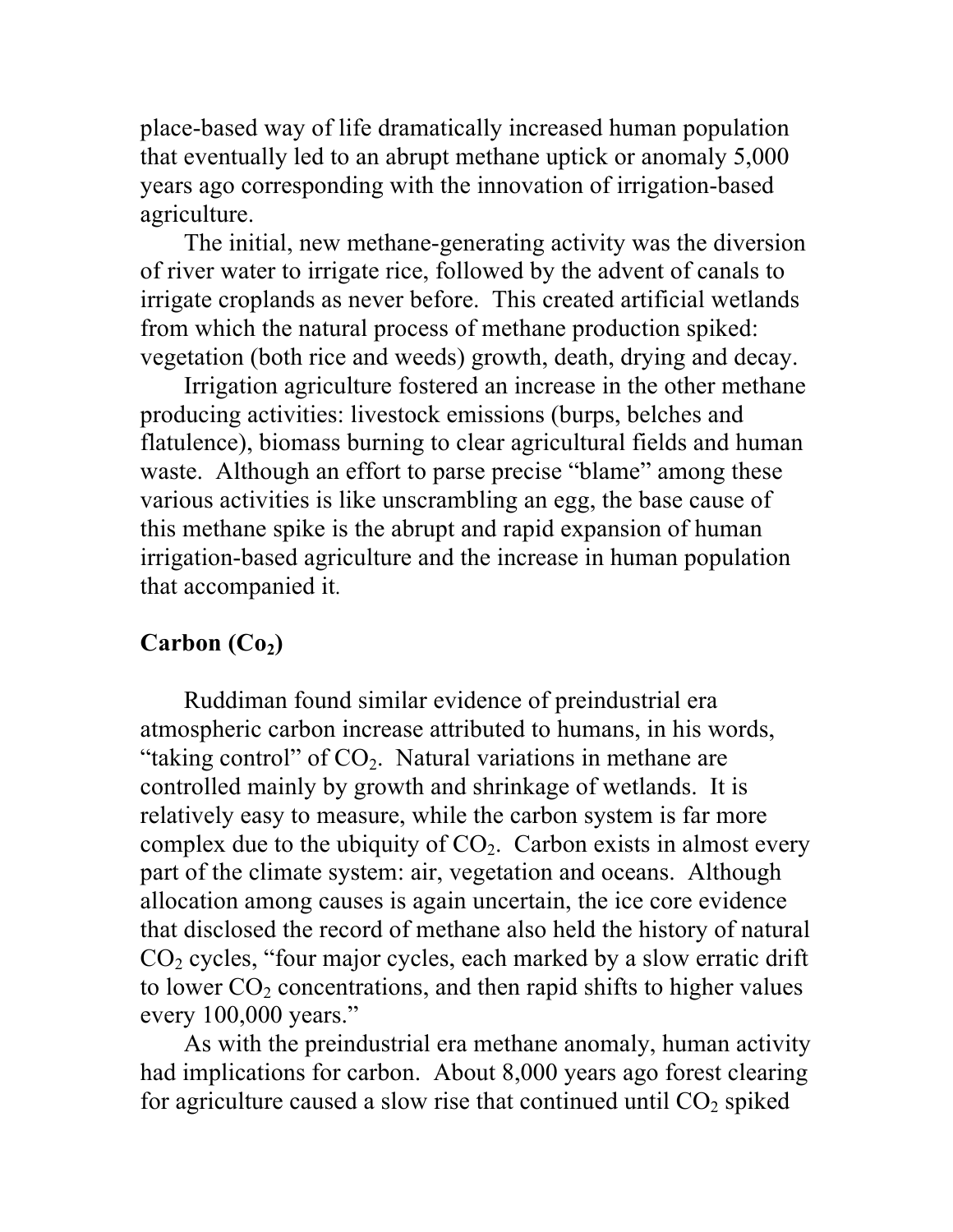in the industrial era. Stone Age humans began clearing forest using axes and sticks in Europe, China and the Indus River Valley 9,500 to 8,000 years ago, followed with increased efficiency in the Bronze Age and Iron Age with metal tools, plows and domesticated animals for a far more extensive clearance of forests.

### **Domesday Survey**

 The Domesday Survey commissioned by William the Conqueror in 1089 found that 85 percent of England was deforested. Calculations based on population growth and other factors detailed in Michael Williams' book, *Deforesting the Earth,* posits a massive preindustrial deforestation - "human forest footprint" – bolstered by the burning of peat in Europe and coal in China of about 40 parts per million (ppm). This number is based on a projected natural value of 240-245 ppm some 5,000 years ago to the level of 280-285 ppm reached just before the industrial era.

 (H)uman activities linked to farming had taken control of the trends of two major greenhouse gasses thousands of years ago, forcing their concentrations to rise when nature would have driven them lower. The net impact of humans through time was a long slow rise in greenhouse-gas concentrations prior to the industrial era, and then much more rapid increases during the last 200 years of industrialization.

 Accompanying agriculture, the population explosion and deforestation initiated this unending increase in atmospheric carbon from 245  $CO<sub>2</sub>$  parts per million to 285 ppm by the start of the Industrial Revolution. Now the concentration of  $CO<sub>2</sub>$  in the atmosphere is 400 ppm or 50 ppm above the 350 ppm maximum